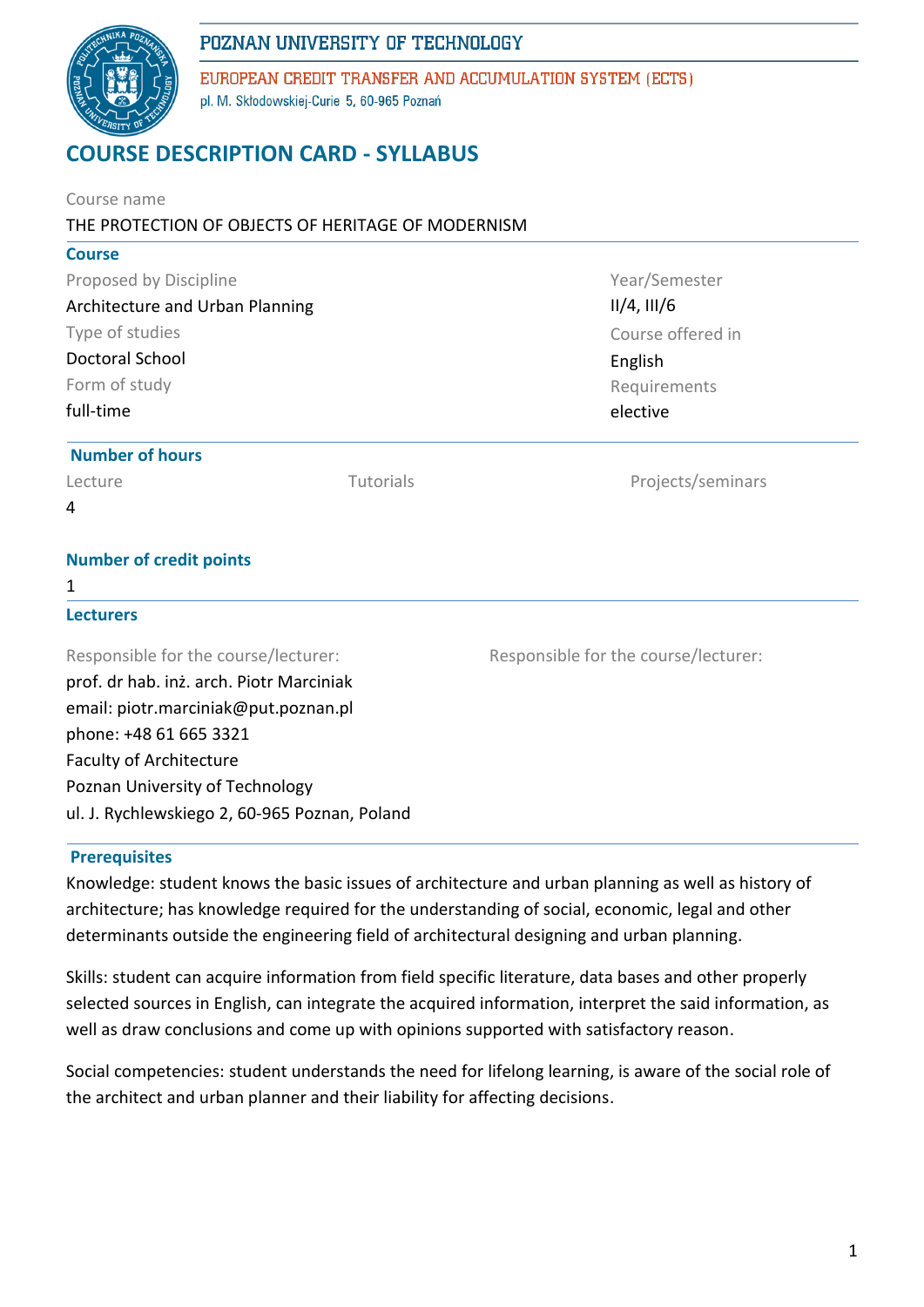

EUROPEAN CREDIT TRANSFER AND ACCUMULATION SYSTEM (ECTS) pl. M. Skłodowskiej-Curie 5, 60-965 Poznań

# **Course objective**

The lecture presents short history of modernism in Poland (in a wide European context) an the goals and methods of heritage protecting edifices from the 1945-1990s. The matter of preserving contemporary heritage does not provide a clear answer as to what can be counted as such. In the poresentation we would like to make the audience familiar with Polish long-term experience in the field of working with the socialist architectural legacy, including some of the major projects and realisations. Main aim is also to present the criteria for selecting the buildings and urban complexes that ought to be preserved taking into account the architectural experience of the era in which they were raised, as well as their contemporary and practical dimension.

## **Course-related learning outcomes**

#### Knowledge

A PhD student who graduated from doctoral school knows and understands:

1) global achievements, covering theoretical foundations as well as general and selected specific issues that are relevant to scientific disciplines studied at the doctoral school, to the extent that enables revision of existing paradigms, [P8S\_WG/SzD\_W01]

2) fundamental dilemmas of the contemporary civilization. [P8S\_WK/SzD\_W05]

#### Skills

A PhD student who graduated from doctoral school can:

1) critically analyze and asses scientific research results, work of experts and other creative activities

together with their contribution into knowledge development, [P8S\_UW/SzD\_U02]

2) transfer the results of scientific activity to the economic and social sphere. [P8S\_UW/SzD\_U03]

#### Social competences

A PhD student who graduated from doctoral school is ready to:

- 1) critically assess the achievements within a given scientific discipline, [P8S\_KK/SzD\_K01]
- 2) fulfilling the social obligations of researchers and creators, [P8S\_KO/SzD\_K04]
- 3) initiate actions in the public interests. [P8S\_KO/SzD\_K05]

#### **Methods for verifying learning outcomes and assessment criteria**

Learning outcomes presented above are verified as follows:

| PQF code         | Methods for verification of learning outcomes              | Assessment criteria                                                           |
|------------------|------------------------------------------------------------|-------------------------------------------------------------------------------|
| W01, W05         | Discussion related to the topic of the lecture             | Completeness and                                                              |
|                  | Written research study related to the topic of the lecture | relevance of knowledge                                                        |
| U02, U03         | Written research study related to the topic of the lecture | Substantive, structural<br>and editorial correctness<br>of the research study |
| K01, K04,<br>K05 | Written research study related to the topic of the lecture | Critical approach to the<br>topic and awareness of<br>social responsibility   |
|                  |                                                            |                                                                               |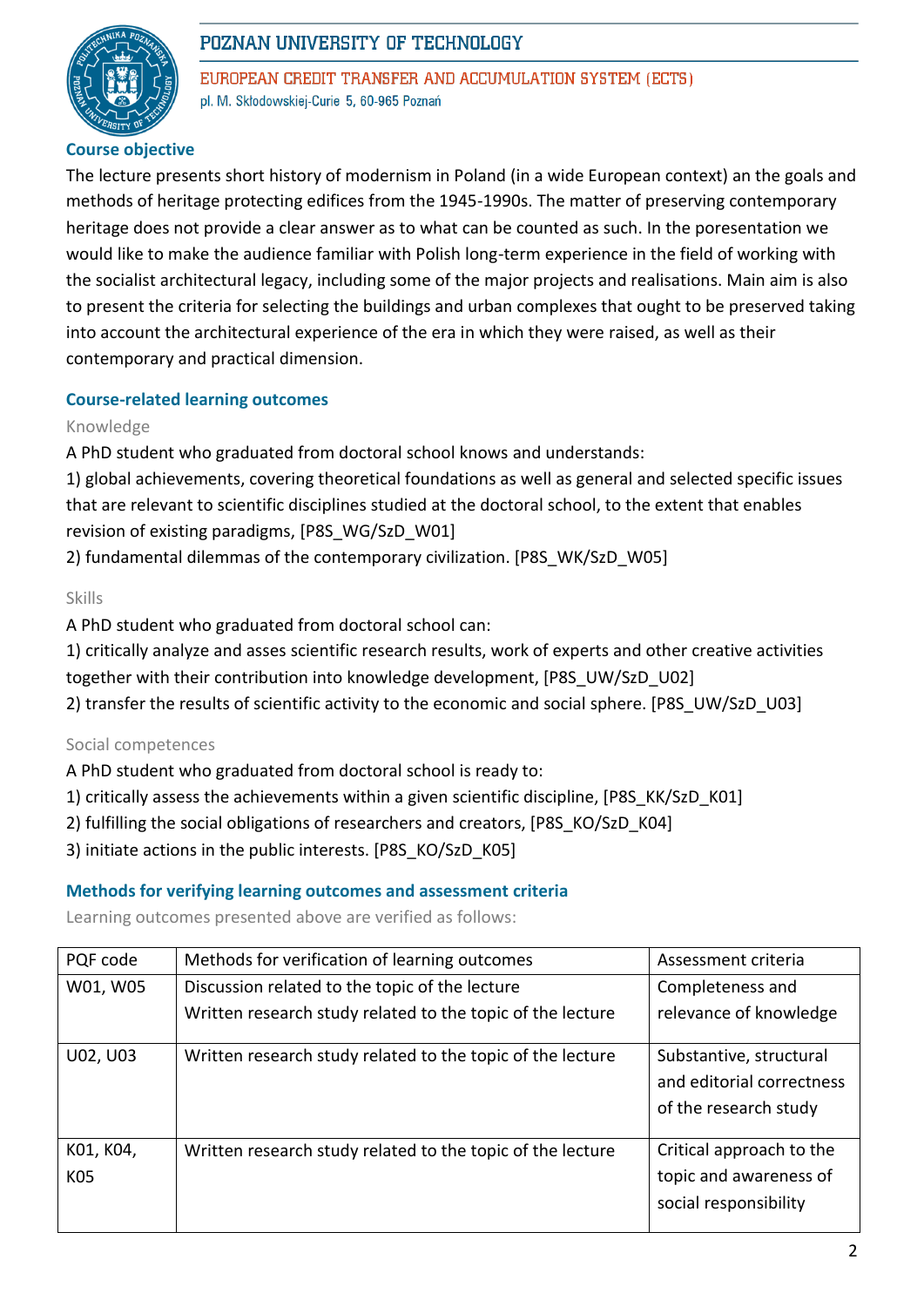

EUROPEAN CREDIT TRANSFER AND ACCUMULATION SYSTEM (ECTS) pl. M. Skłodowskiej-Curie 5, 60-965 Poznań

#### **Programme content**

1. The contemporary heritage - an outline of doctrine (contemporary heritage as a scientific and social problem, an outline of doctrine, activities of international organizations DOCOMOMO, ICOMOS, theory and practice in the world).

2. Protection of modernism heritage in Poland (introduction to the history of Polish modernism, goals and methods of heritage protecting edifices from the 1945-1990s, problems of contemporary heritage protection in Poland, current state and perspectives).

3. Protection of modernism heritage in Poland - the case study (doctrine and implementation, the Polish activity in the protection of contemporary monuments, the case studies of Warsaw, Katowice, Gdynia and Wroclaw).

4. Protection of modernism heritage in Poznan - implementation and the case study (history of Poznan, modernism, the criteria for selecting the buildings and urban complexes, implementation in practice - Study of Conditions and Development Directions of the City of Poznan).

## **Teaching methods**

Lecture: multimedia presentation including illustrations and examples.

## **Bibliography**

#### Basic

1. H. Brendel, G. Kodym-Kozaczko, G.Klause, P.Marciniak, Prolegomena do ochrony obiektów architektonicznych i zespołów urbanistycznych Poznania XX wieku (Prolegomena to the Protection of Architectural Structures and Town Planning Complexes from the 20th Century in Poznan), Poznań 2009.

2. J. Lewicki, Ocena wartości zabytków epoki modernizmu. Przeszłość, teraźniejszość i przyszłość, "Wiadomości Konserwatorskie" nr 49/2017, s. 38-50.

3. P. Marciniak, Uncomfortable Monument or Bad Architecture? About the Criteria for the Evaluation of Misunderstood Heritage, w: V.Kölling, H.Krueger, K.Palubicka, K.Westphal (Hrsg.), Unbequeme Baudenkmale des Sozialismus Wandel der gesellschaftlichen Akzeptanz im mittel- und osteuropäischen Vergleich, Berlin 2013, s.49-59.

4. B.Szmygin B., Teoria i kryteria wartościowania dziedzictwa jako podstawa jego ochrony, "Wiadomości Konserwatorskie" nr 44/2015, s. 44–52.

## Additional

1. D. Crowley, J. Pavitt, Cold War modern: design 1945-1970, 2008.

2. R. Hirsch, Prawna ochrona XX-wiecznych zespołów urbanistycznych na przykładzie Gdyni, Ochrona Zabytków, Nr s.263-278.

3. B. Szmygin (red.), Wartościowanie zabytków architektury, Warszawa 2013.